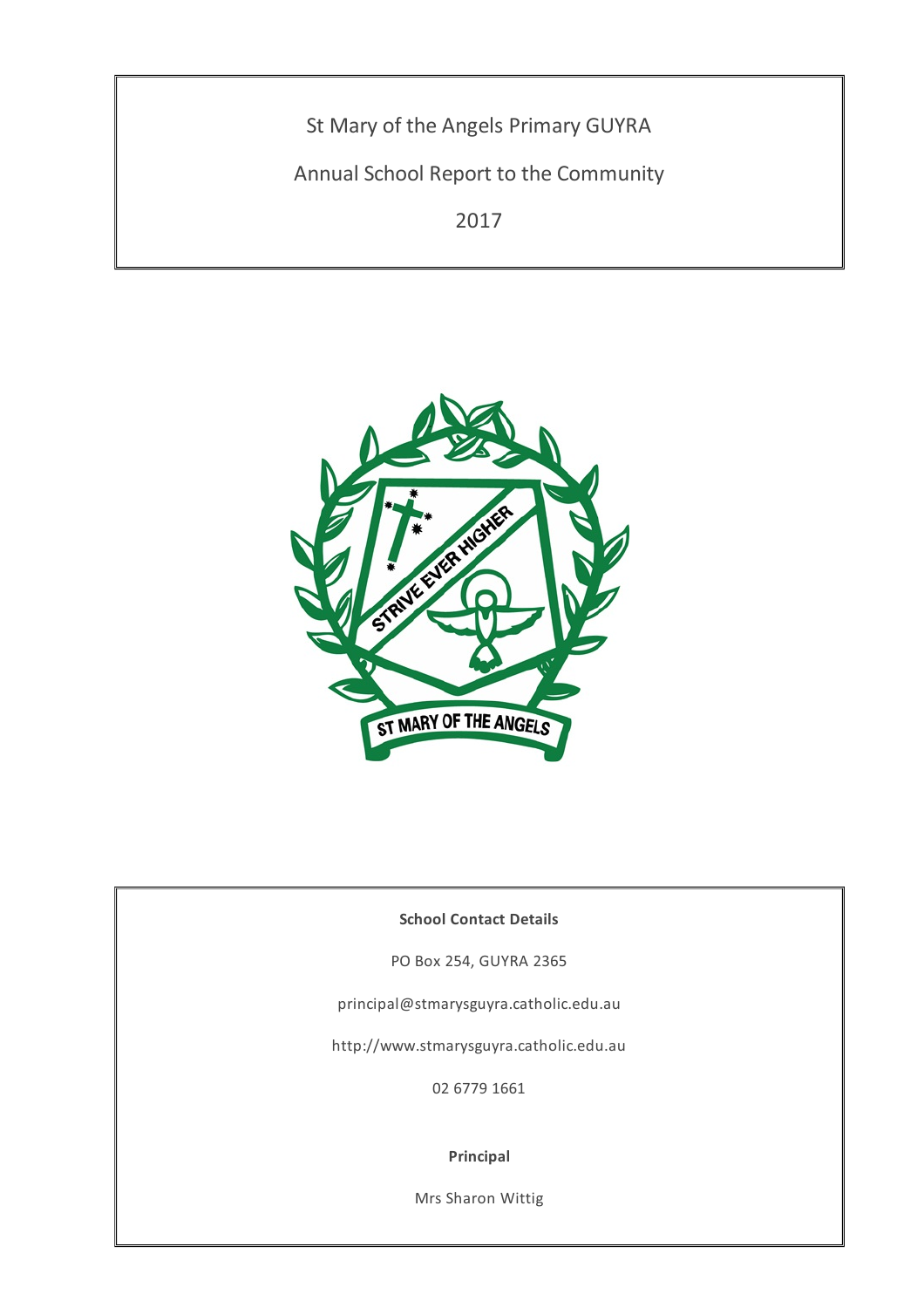# **ABOUT THIS REPORT**

St Mary of the Angels Primary is registered by the New South Wales Education Standards Authority (NESA). The Catholic Schools Office, Armidale is the 'approved authority' for the Registration System formed under Section 39 of the Education Act 1990 (NSW).

The *Annual School Report to the Community* provides parents and the wider School community with fair, reliable and objective information about School performance measures and policies, as determined by the Minister for Education. The *Report* also outlines information about initiatives and developments of major interest and importance during the year and the achievements arising from the implementation of the School's Annual Improvement Plan.

The *Report* demonstrates accountability to regulatory bodies, the School community and the Catholic Schools Office, Armidale. This *Report* has been approved by the Catholic Schools Office, Armidale in consultation with the School Consultant who monitors that the School has appropriate processes in place to ensure compliance with all NESA requirements for Registration and Accreditation.

This *Report* complements and is supplementary to School newsletters and other regular communications. Further information about the School may be obtained by contacting the School or by visiting the School's website.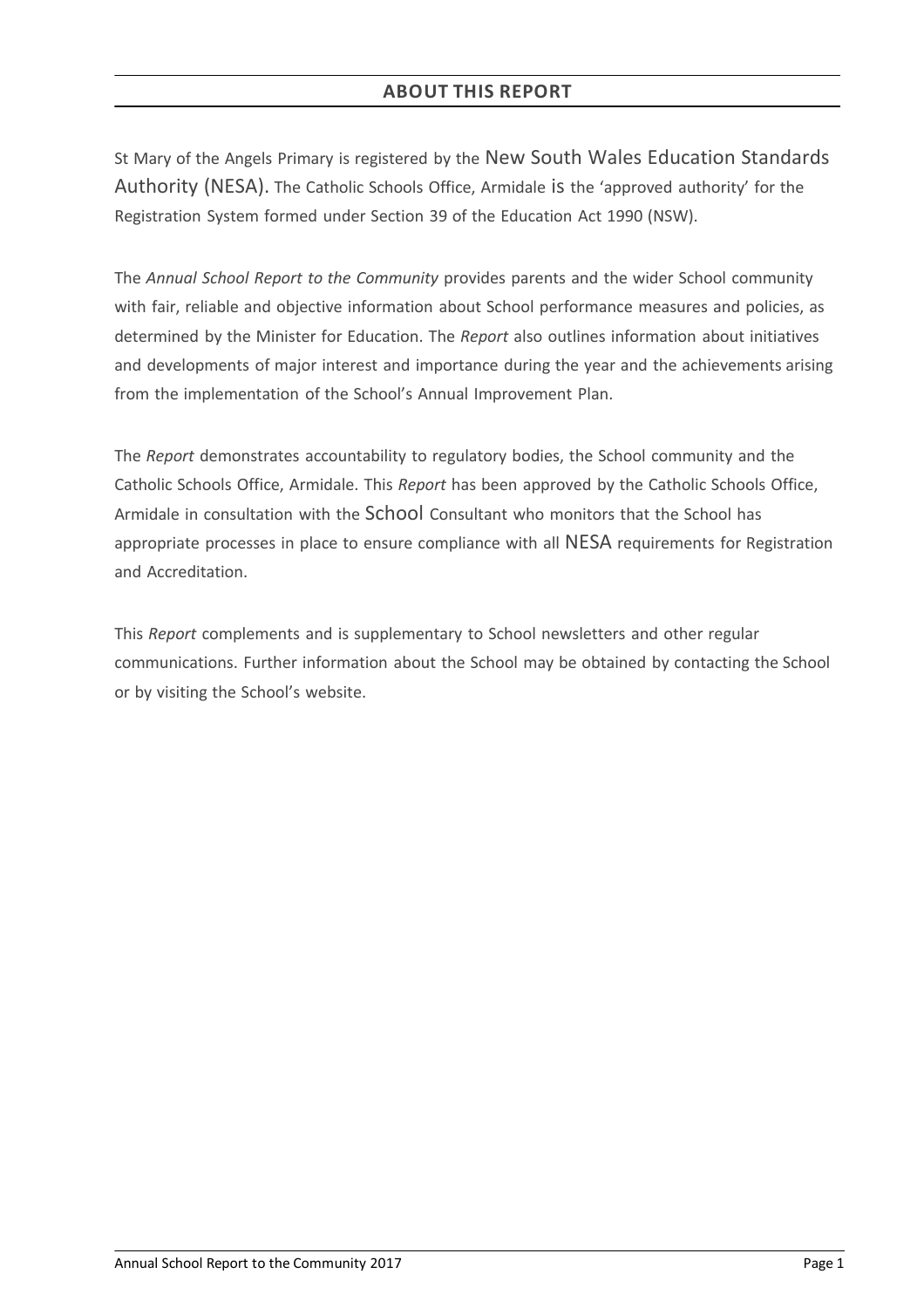#### **Principal's Message**

St Mary of the Angels School provides a high quality Catholic Education in a warm, caring, rural environment. Parental involvement is a high priority, with our Advisory School Council providing wonderful guidance and support. Our active P & F provide not only funding but also a physical presence that enhances the life of the school, parish and local community. The close relationship between staff and students is evident in everything that happens within the school. The high standards of behaviour and self- discipline are widely acknowledged by parents and visitors to our school. The school motto "Strive Ever Higher" forms a basis for our approach to all areas of school life.

Personalised learning that encourages children to achieve to their highest potential is a feature of planning across all classes. The Diocesan mission to proclaim, witness and serve is a key focus and active part of our school culture. Through personal relationships, the school endeavours to make faith a living and breathing part of daily life.

#### **Parent Body Message**

2017 has been a year of transitioning for St Mary of the Angels. Our School Board held its final meeting and was replaced by the newly elected School Advisory Council. Much time was spent in preparation for this important change as we learnt about the new constitution and the legal requirements surrounding it. We look forward to continuing to represent our school community in providing our Principal with ongoing support and guidance.

Our P & F have been very active again assisting the school with donations and promoting our school within the community. They should be congratulated on the very successful Open Gardens which highlighted both our community and school throughout the region and beyond.

It has been a pleasure to serve as the outgoing Chairperson of the St Mary of the Angels School Board. To all of our staff, you do a wonderful job or teaching, guiding and going the extra mile for our children and you must be commended for your efforts. Thanks to our Principal for her dedication, expertise and care to our school community.

Board Chairperson 2017

### **Student Body Message**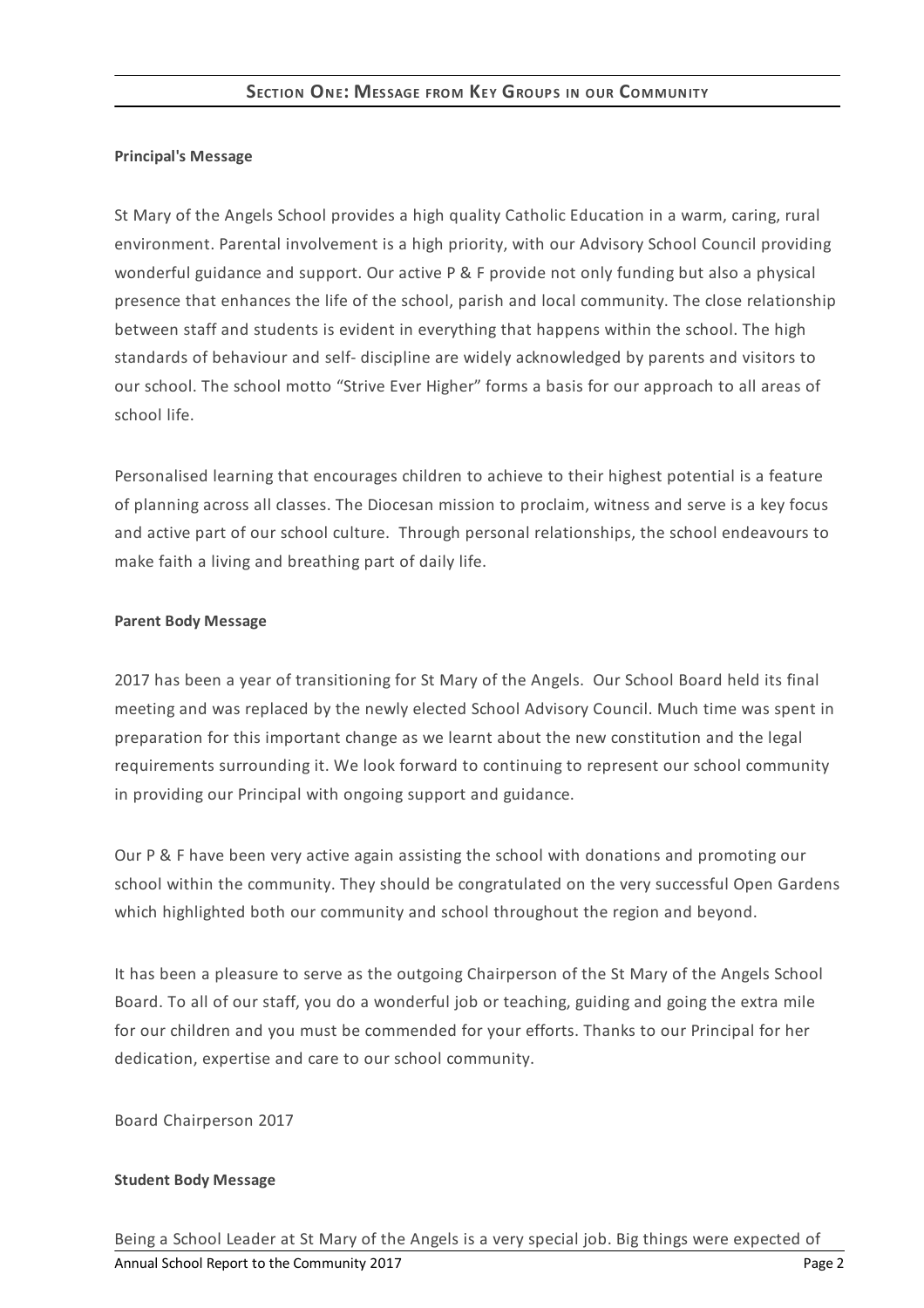us and we hope that we did a good job in 2017. We were asked to assist with lots of things around the school, especially jobs relating to younger students in the school. It was great to have younger buddies from Kindergarten and Transition that we helped with reading and social skills. We think the teachers respected us and we developed a good relationship with them.

There were some privileges that came with being in Year 6. Some of these were participating in Meals on Wheels and spending special time with our friends from Kolora. We had a fantastic time learning "The Cat in the Hat" for the Creative Arts Evening. We attended STEP days to help us prepare for high school.

The end of the year was celebrated with a farewell Mass and a dinner that was hosted by Year 5. We planted a special tree in the school grounds and we enjoyed the famous, last day water-fight with Year 5 and the teachers. As we leave St Mary of the Angels, we will take hundreds of happy memories with us and we wish next year's senior students a wonderful year in 2018.

Year 6 Leaders 2017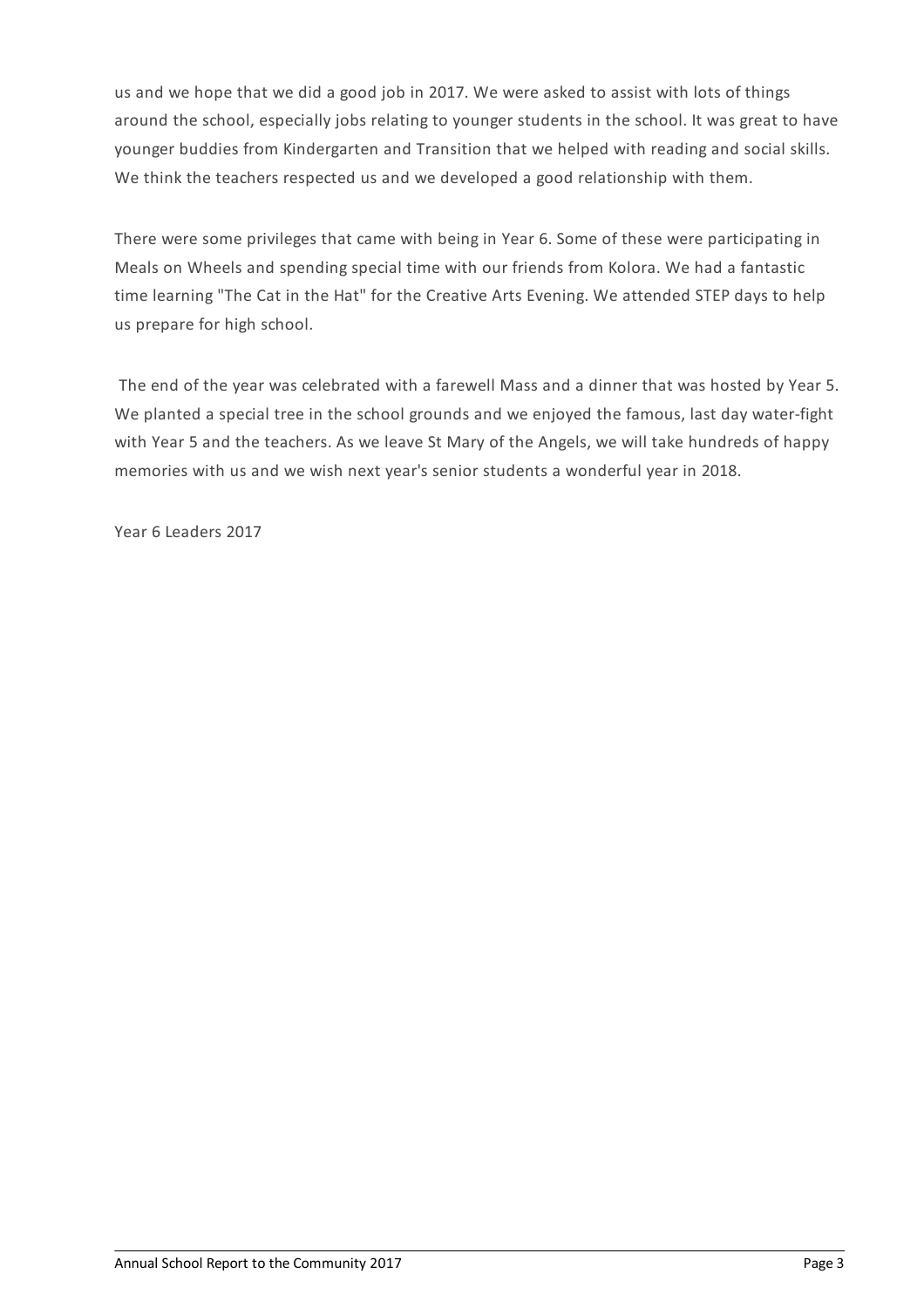St Mary of the Angels Primary is a Catholic systemic Co-educational School located in GUYRA.

St Mary of the Angels Primary School was established in 1919 by the Ursuline Sisters and is located in Guyra on the Northern Tablelands. St Mary of the Angels has had associations with the Ursuline, Dominican and the Mercy Sisters since its inception. St Mary of the Angels is currently staffed by lay teachers and provides an outstanding education for students from K-6. The school's current enrolment is 71 students. In 2008 a new school was built on the current site which provides modern, purpose built classrooms and additional facilities. Much of the old school building was demolished leaving the original Ursuline classrooms which have since been refurbished and are used as our school and parish hall. St Mary of the Angels will celebrate its centenary in 2019.

In addition to excellent academic programs, St Mary of the Angels offers a wide range of sporting, cultural and community involvement opportunities. The school participates in the Musica Viva program which provides a wide range of orchestral and musical concerts to rural communities. The school celebrates the talents of students in a Creative Arts evening which showcases music, dance and drama. Opportunities are also available to participate in Eisteddfods and Catholic Schools Celebrate concerts on a bi-annual basis.

Physical education and sport is very important at St Mary of the Angels. Students have access to a wide variety of sporting equipment at morning, recess and lunch breaks. Students are taught basic skills in a number of recreational sports which encourage them to participate in weekend competitions. These sports include tennis, golf, lawn bowls, soccer and touch football. Good sportsmanship and fairness is at the forefront of all sporting activities.

Service to others is a key focus at St Mary of the Angels. Students regularly visit the local age care facility and have developed a long and lasting relationship with the residents through shared activities which include reading, talking, singing, craft and games mornings. Senior students love to assist with Meals on Wheels deliveries. Our school takes great pride in contributing to our community through ANZAC Day, Remembrance Day and contributing to the annual agricultural show.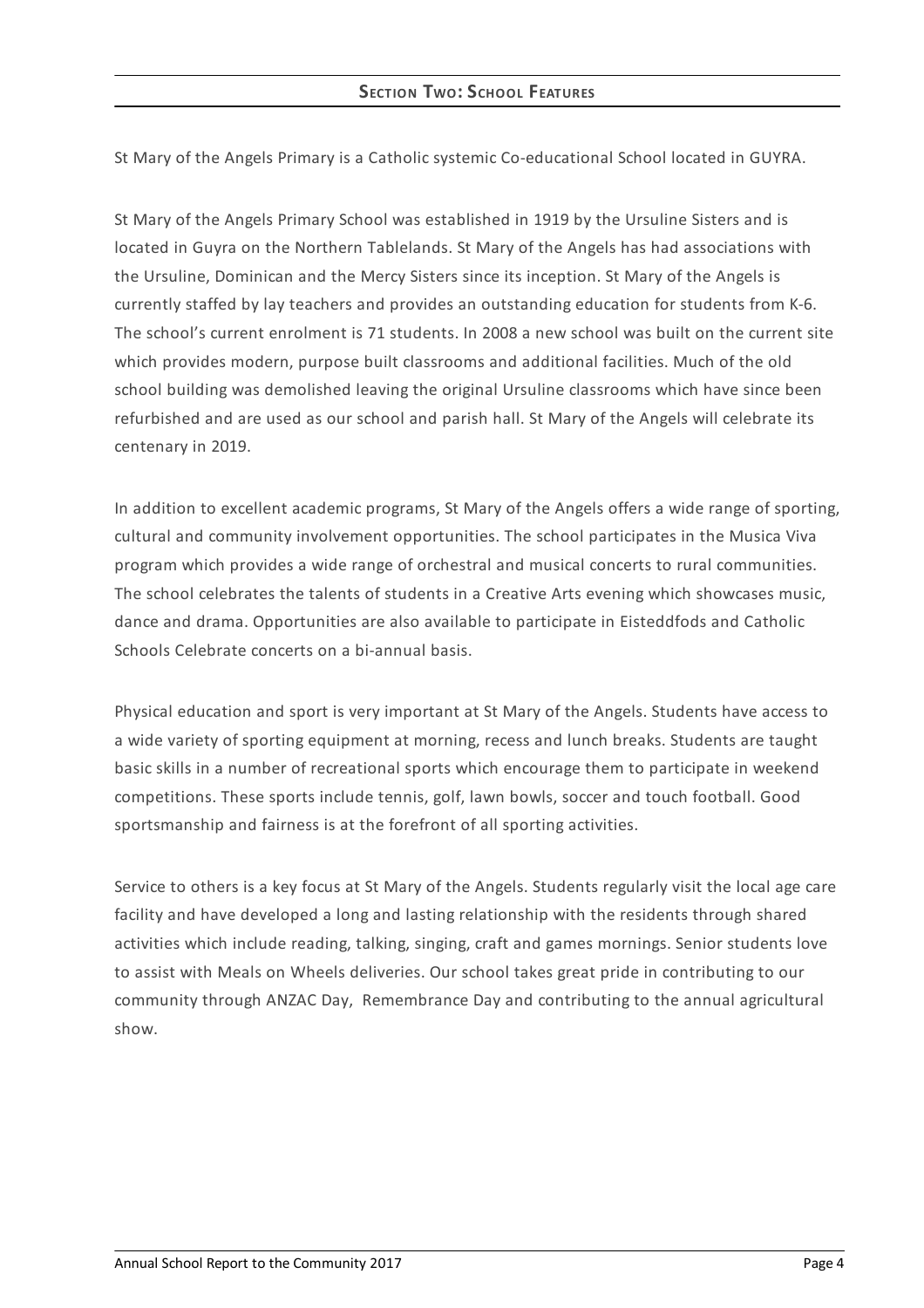# **SECTION THREE: STUDEN T PROFILE**

#### **Student Enrolment**

The School caters for students in Kindergarten to Year 6. Students attending this School come from a variety of backgrounds. The following information describes the student profile for 2017:

| <b>Girls</b>  | <b>Boys</b>    | LBOTE* | <b>Total Students</b> |
|---------------|----------------|--------|-----------------------|
| $\sim$<br>ے ب | $\lnot$<br>، ب |        | 69                    |

\* Language Background Other than English

#### **Enrolment Policy**

The Diocese of Armidale adheres to the policy as endorsed by the Bishops Commission for Catholic Schools 'Enrolment of Students in the Catholic Systemic Schools of the Diocese of Armidale'*[.](http://www.ceosyd.catholic.edu.au/About/Pages/pol-pos-papers.aspx)* The Catholic Schools Office Armidale monitors the implementation of this policy. The policy has been developed in the context of government and system requirements. Children from families who are prepared to support the ethos and values of the Catholic Church may be considered eligible for enrolment. A pastoral approach is adopted for parents experiencing genuine difficulty with the payment of fees.

This school does not have any enrolment policies or support documents in addition to the Bishop's Commission for Catholic Schools 'Enrolment Policy' for schools in the Diocese of Armidale. This policy is available on the Armidale Catholic Schools Office website at;

http://www.arm.catholic.edu.au

### **Student Attendance Rates**

The average student attendance rate for 2017 was 92.00%. Attendance rates disaggregated by Year group are shown in the following table.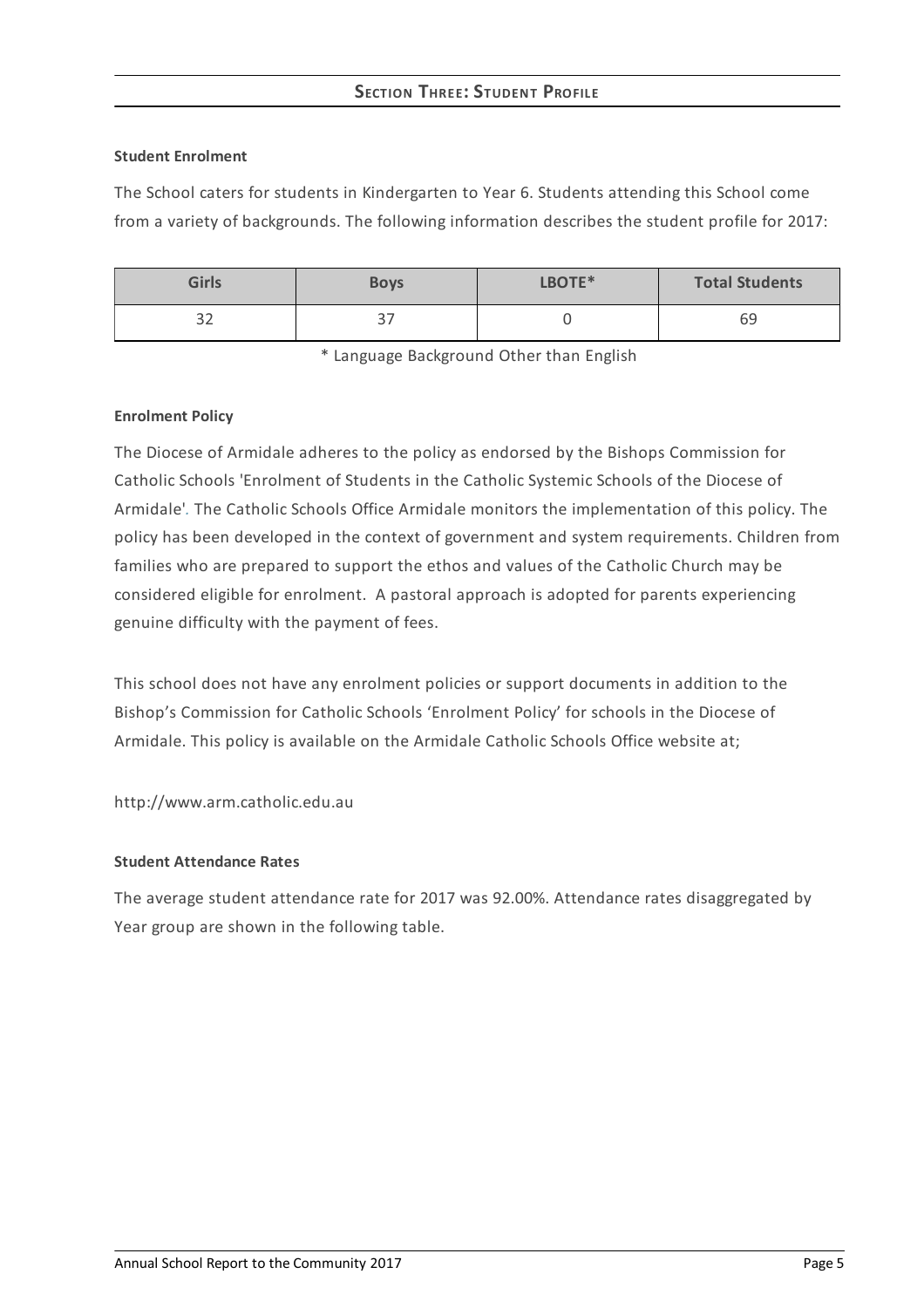| <b>Attendance rates by Year group</b> |        |  |
|---------------------------------------|--------|--|
| Kindergarten                          | 95.00% |  |
| Year 1                                | 92.00% |  |
| Year 2                                | 92.00% |  |
| Year 3                                | 93.00% |  |
| Year 4                                | 93.00% |  |
| Year 5                                | 93.00% |  |
| Year 6                                | 86.00% |  |

#### **Managing Student Non-Attendance**

Regular attendance at school is essential if students are to maximise their potential. The School, in partnership with parents, is responsible for promoting the regular attendance of students. While parents are legally responsible for the regular attendance of their children, School staff, as part of their duty of care, monitor part or whole day absences.

School staff, under the Principal's leadership, support the regular attendance of students by:

- providing a caring teaching and learning environment which fosters students' sense of wellbeing and belonging to the school community;
- monitoring engagement of individual students in their learning and identifying strategies to enhance engagement;
- maintaining accurate records of student attendance;
- recognising and rewarding excellent and improved student attendance;
- implementing programs and practices to address attendance issues when they arise.

The Principal is responsible for supporting the regular attendance of students by ensuring that:

- parents and students are regularly informed of attendance requirements and the consequences of unsatisfactory attendance;
- all cases of unsatisfactory attendance and part or full day absences from school are investigated promptly and that appropriate intervention strategies are implemented;
- intervention strategies for students with unsatisfactory attendance may include academic case management, social case management, referral to counselling and parent/carer involvement;
- the Director of Catholic Schools or designated Catholic Schools Office Armidale officer is provided with regular information about students for whom chronic non-attendance is an issue and for whom previous strategies have failed to restore regular attendance.

When the Catholic Schools Office Armidale is notified of a student for whom chronic nonattendance is an issue and previous strategies have failed the Principal and the School Consultant will convene a meeting with the family, the student, and other agencies, if required, to develop a Return to School Plan.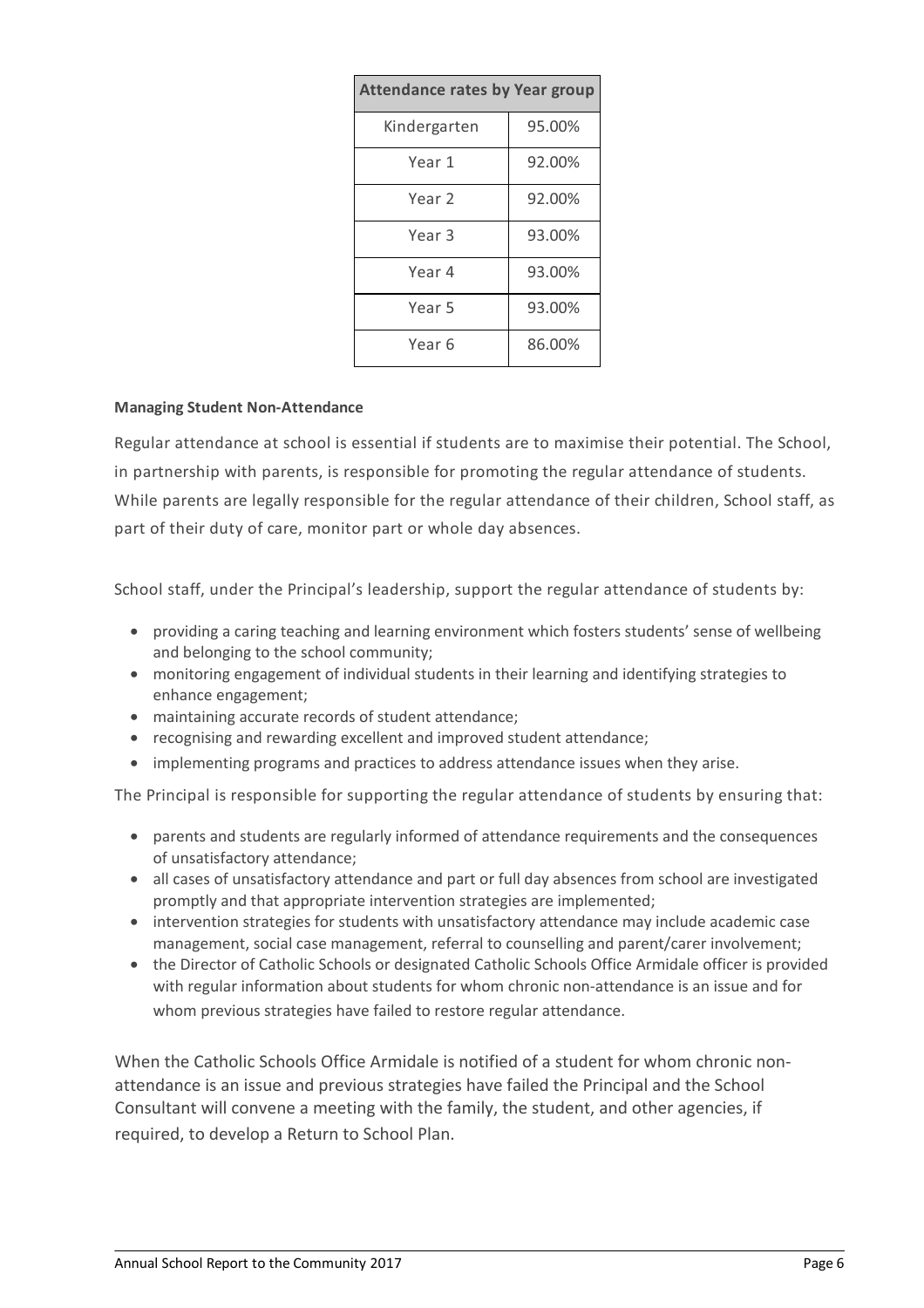| <b>Total Teaching Staff*</b>                             | <b>Total Non-Teaching Staff</b> | <b>Combined Total</b> |  |
|----------------------------------------------------------|---------------------------------|-----------------------|--|
|                                                          |                                 |                       |  |
| 東 美しちょう しんしょうきょうしんしょ すず せいちょうしょうしょう こうしゅう しょういちょう こうしょうし |                                 |                       |  |

The following information describes the staffing profile for 2017:

\* This number includes 4 full-time teachers and 2 part-time teachers.

Percentage of staff who are Indigenous 0%

#### **Professional Learning**

The ongoing professional development of each staff member is highly valued. Professional learning can take many forms including whole school staff days, subject specific in services, meetings and conferences and a range of professional learning programs provided by the Catholic Schools Office Armidale. The School takes responsibility for planning, implementing, evaluating and tracking of its staff professional learning and individual staff members take responsibility for their ongoing professional development. All teachers have been involved in professional learning opportunities during the year related to improving student outcomes.

The School held the equivalent of five staff developments days this year with areas of focus as follows:

| Term 1 | Retreat Day based on Fidelity of Relationships.                 |
|--------|-----------------------------------------------------------------|
| Term 2 | Core Catholic Principles and Values - Fidelity of Relationships |
| Term 3 | Senior First Aid Certificate                                    |
| Term 4 | Teacher Wellbeing Toolkit                                       |

Much of our Professional Development throughout the year was centred on the Diocesan Collaborative Inquiry Initiative led by Dr Lynn Sharratt. The focus was always on improving student learning outcomes by "Putting Faces to the Data". We worked on Learning Intentions and Success Criteria. We took a whole school approach to embedding the 14 Learning Parameters.

Pastoral Care and Wellbeing were also a major focus for 2017. Staff used the NESA Teacher Wellbeing Toolkit to enrich relationships across the school. Two staff members also completed the Seasons for Growth Loss and Grieving program.

#### **Teacher Standards**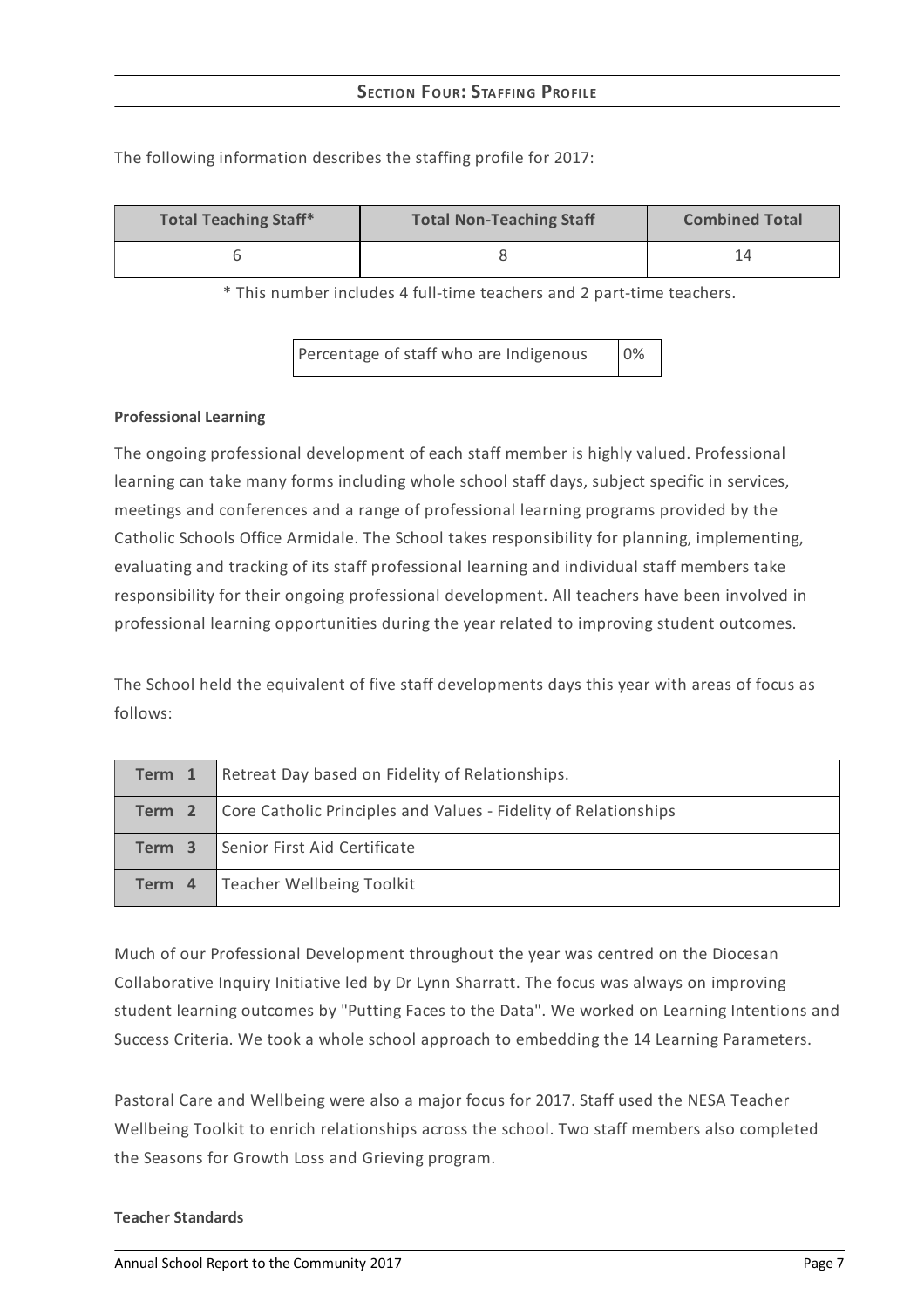The following table sets out the number of teachers who fall into each of the categories determined by NESA:

| <b>Teacher Qualifications</b>                                                                                                                 | Number of<br><b>Teachers</b> |
|-----------------------------------------------------------------------------------------------------------------------------------------------|------------------------------|
| 1 Those having formal qualifications from a recognised higher education<br>institution or equivalent.                                         | b                            |
| Those having graduate qualifications but not a formal teaching qualification<br>from a recognised higher education institution or equivalent. |                              |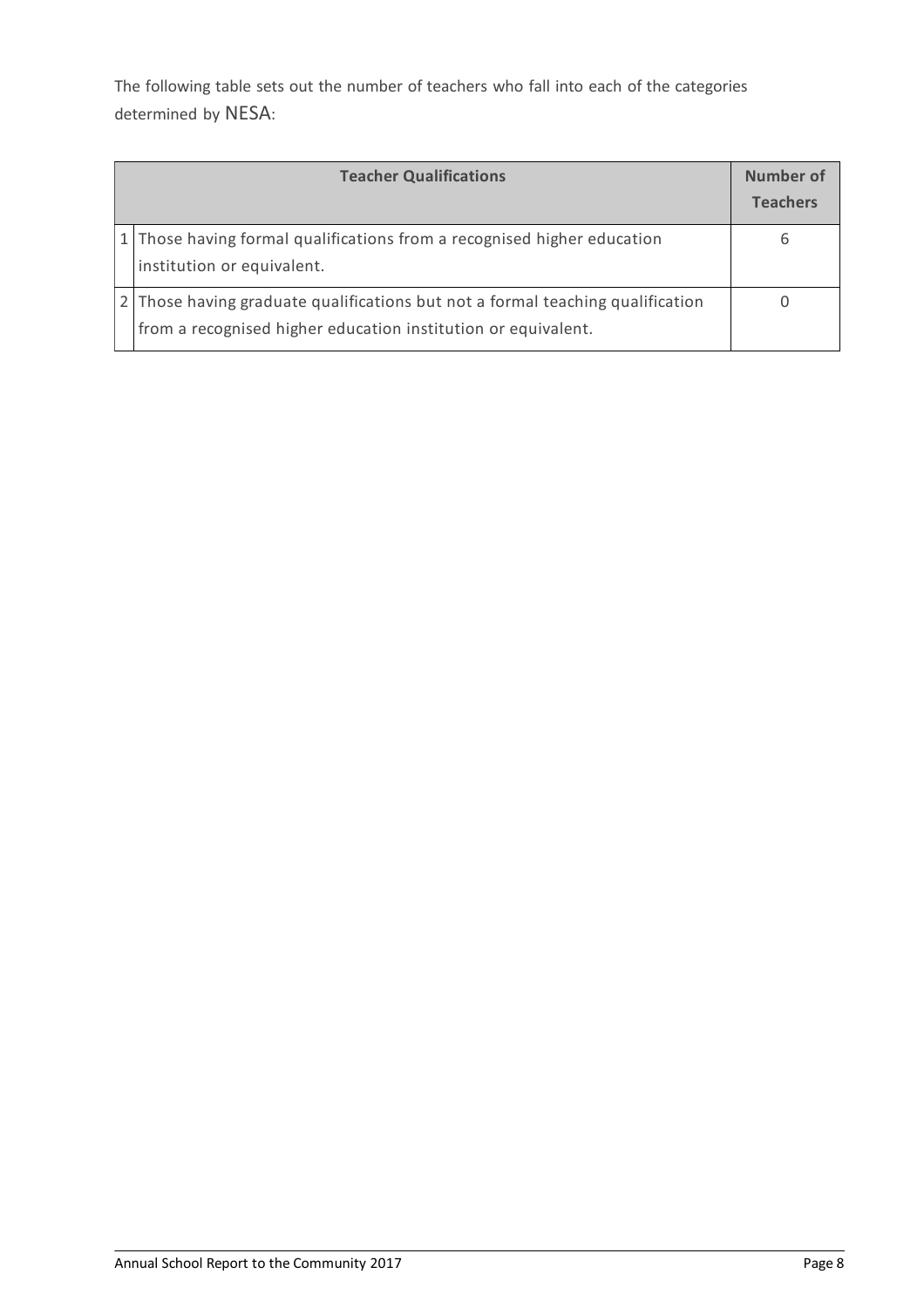## **SECTION FIVE: CATHOLIC LIFE AND RELIGIOUS EDUCATION**

St Mary of the Angels Primary follows the Armidale Diocesan Religious Education Curriculum and uses the student text *To Know, Worship and Love,* as authorised by the Bishop of Armidale, Michael Kennedy.

The strong Religious Education Curriculum taught to our students was complemented by the celebration of fortnightly Mass. Students acted out their learning through service to others by their volunteer work within the community.

Masses were celebrated each fortnight with students taking an active part in the presentation of liturgies. Mass themes were carefully selected to enhance learning about the liturgical seasons and to complement themes being studied in class. There was an open invitation for parishioners and parents to attend school Masses. During 2017 the sacraments of Reconciliation, First Eucharist and Confirmation were celebrated within the Parish..

In 2017 St Mary of the Angels School also assisted in organising and running ecumenical services during Lent and Advent. As a faith filled community, spiritual and faith formation are an important part of life at St Mary of the Angels. During 2017 Parish members and staff joined together for four Twilight Retreats.

Our school continued to learn about and promote Core Catholic Principles and Values. The focus of learning for 2017 was the Fidelity of Relationships. Through education, faith and spiritual formation it is hoped that our parents, teachers and students will become more confident to name, understand and articulate these core principles that our school's faith is built on.

Students in Years 6 in Catholic schools in the Diocese of Armidale undertake the Diocesan Religious Education (RE) Test annually. The test consists of fifty multiple-choice questions. Results of the test are analysed by teachers and are used to inform teaching and learning in Religious Education.

| Our School's average result (as a mark out of 50) |       |  |
|---------------------------------------------------|-------|--|
| Year 6                                            | 37.50 |  |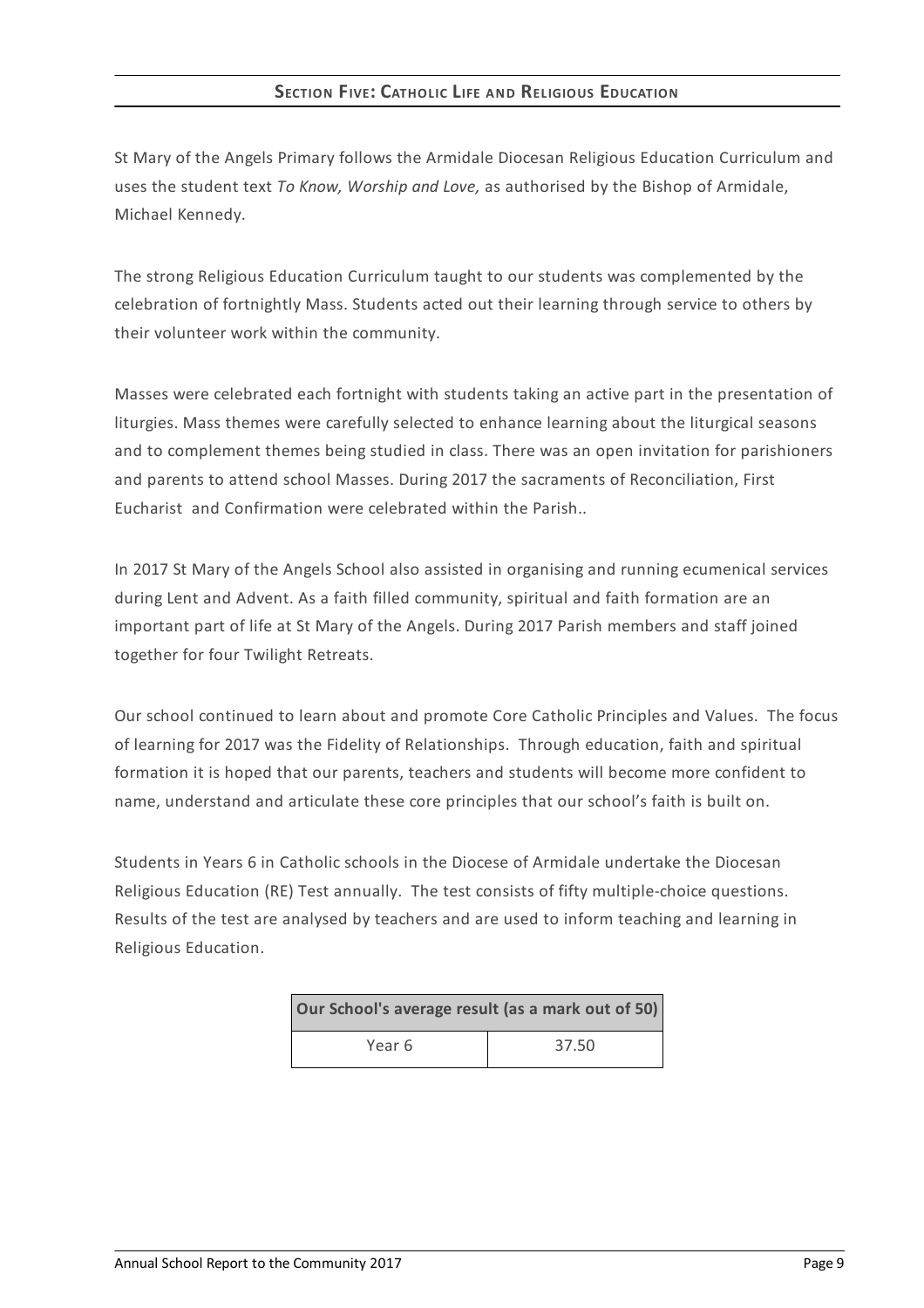# **SECTION SIX: CURRICULUM**

The school provides an educational program based on, and taught in accordance with the NESA syllabuses for Primary Education. The Key Learning Areas (KLAs) are English, Mathematics, Science and Technology, Human Society and its Environment, Creative Arts and Personal Development, Health and Physical Education. In addition, the school implements the curriculum requirements of the Catholic Schools Office Armidale.

St Mary of the Angels School values each and every individual child in our care. It is therefore important to us that each individual child's needs are met. An important feature of our school curriculum is the dedication of teachers to ensure that this happens. Quality learning tools are incorporated into class programs to allow students to manage their own learning at an appropriate pace and level. Students monitor this through matrices, rubrics, graphing and recording. Programs reflect an awareness of individual learning. Personal learning plans are in place for students with needs requiring special learning targets.

With the introduction of more advanced technologies the school has made a great effort to bring technology to life within the classrooms. Websites are carefully selected to enable students to access literacy and numeracy skills in a format that allows teachers to monitor progress and accelerate learning. During 2017 the school purchased additional iPads and chrome notebooks to ensure that students have access to adequate technology for learning. Planning and resourcing was completed to prepare the school for upcoming NAPLAN on line.

St Mary of the Angels is the only Catholic school within the Diocese that provides a yearlong Transition to school program. This Transition class operates each Wednesday and teaches vital social skills that allow children to make a smooth transition from home to school. The program also provides excellent foundations in literacy and numeracy, allowing students to excel in their first years of schooling.

St Mary of the Angels is proud of the sporting opportunities offered to its students from Kindergarten to Year 6. Whole School programs operate for cross country, athletics, and swimming. Students participate in a variety of carnivals and sporting trials at a Diocesan level. During 2017 a number of students progressed on to Polding level in Cross Country and Athletics.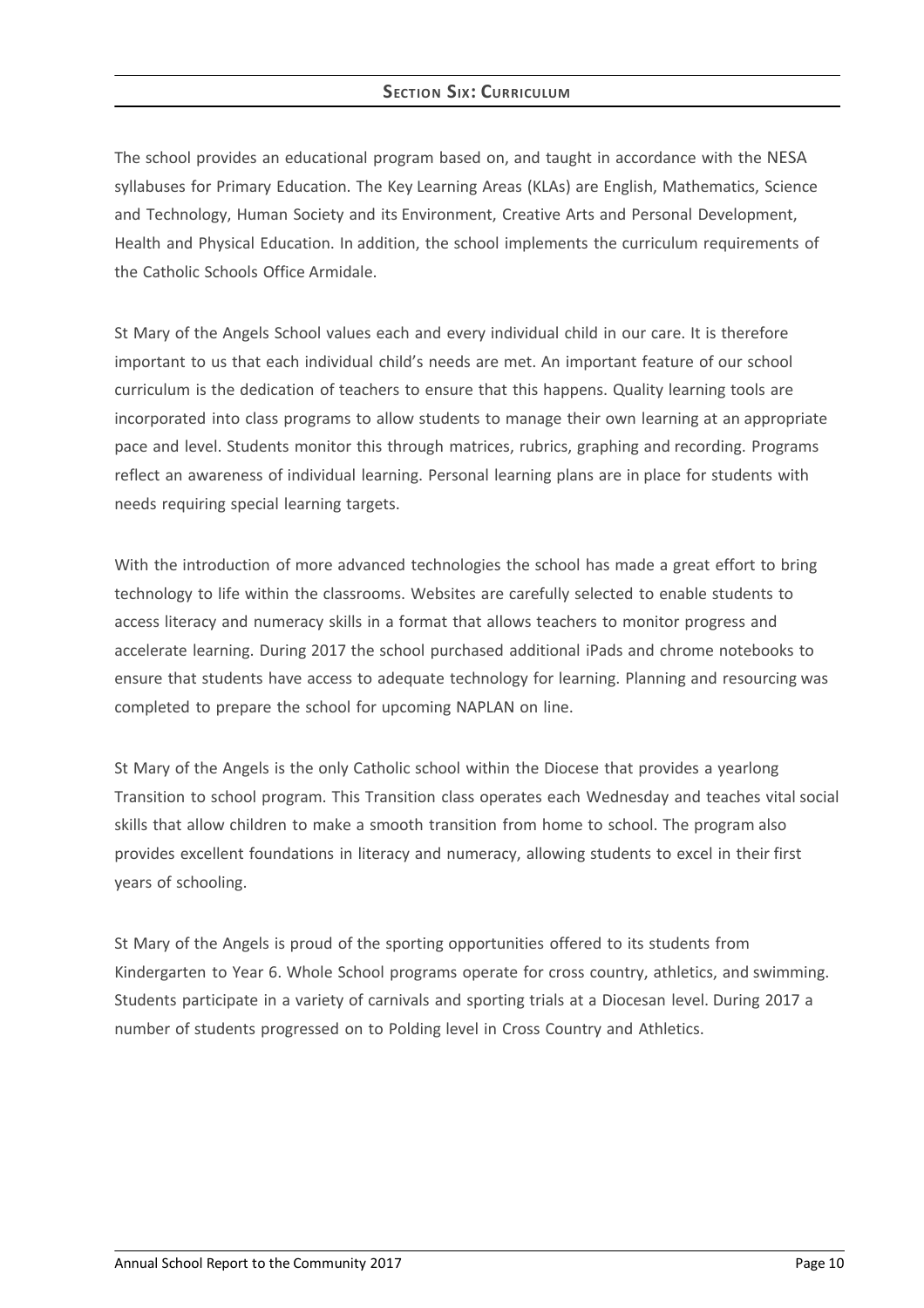# **SECTION SEVEN:STUDENT PERFORMANCE IN STATE-WIDE TESTS AND EXAMINATIONS**

The National Assessment Program – Literacy and Numeracy (NAPLAN) is an annual assessment for students in Years 3, 5, 7 and 9. NAPLAN assessment results provide valuable information about student achievements in literacy and numeracy. An analysis of these results assists School planning and is used to support teaching and learning programs.

The tables below show the percentages of students who achieved particular skill bands in numeracy and the aspects of literacy. The School results shown are compared to students nationally. Literacy is reported in four content strands (aspects): Reading, Writing, Spelling, Grammar and Punctuation. Numeracy is reported as a single content strand.

| <b>NAPLAN RESULTS 2017</b> |                 | % of students in the<br>top 2 bands |                  | % of students in the<br>bottom 2 bands |                  |
|----------------------------|-----------------|-------------------------------------|------------------|----------------------------------------|------------------|
|                            |                 | <b>School</b>                       | <b>Australia</b> | <b>School</b>                          | <b>Australia</b> |
|                            | <b>Reading</b>  | 60.00%                              | 51.60%           | $0.00\%$                               | 10.00%           |
|                            | <b>Writing</b>  | 80.00%                              | 44.60%           | $0.00\%$                               | 7.50%            |
| Year<br>3                  | <b>Spelling</b> | 60.00%                              | 45.60%           | $0.00\%$                               | 13.10%           |
|                            | Grammar         | 100.00%                             | 55.50%           | $0.00\%$                               | 10.50%           |
|                            | <b>Numeracy</b> | 60.00%                              | 39.80%           | $0.00\%$                               | 11.40%           |

| <b>NAPLAN RESULTS 2017</b> |                 | % of students in the<br>top 2 bands |                  | % of students in the<br>bottom 2 bands |                  |
|----------------------------|-----------------|-------------------------------------|------------------|----------------------------------------|------------------|
|                            |                 | <b>School</b>                       | <b>Australia</b> | <b>School</b>                          | <b>Australia</b> |
|                            | <b>Reading</b>  | 63.00%                              | 37.00%           | $0.00\%$                               | 14.60%           |
|                            | <b>Writing</b>  | 18.00%                              | 15.80%           | $0.00\%$                               | 19.40%           |
| Year<br>5                  | <b>Spelling</b> | 37.00%                              | 34.30%           | $0.00\%$                               | 14.10%           |
|                            | Grammar         | 27.00%                              | 35.40%           | $0.00\%$                               | 17.50%           |
|                            | <b>Numeracy</b> | 50.00%                              | 27.90%           | 0.00%                                  | 14.60%           |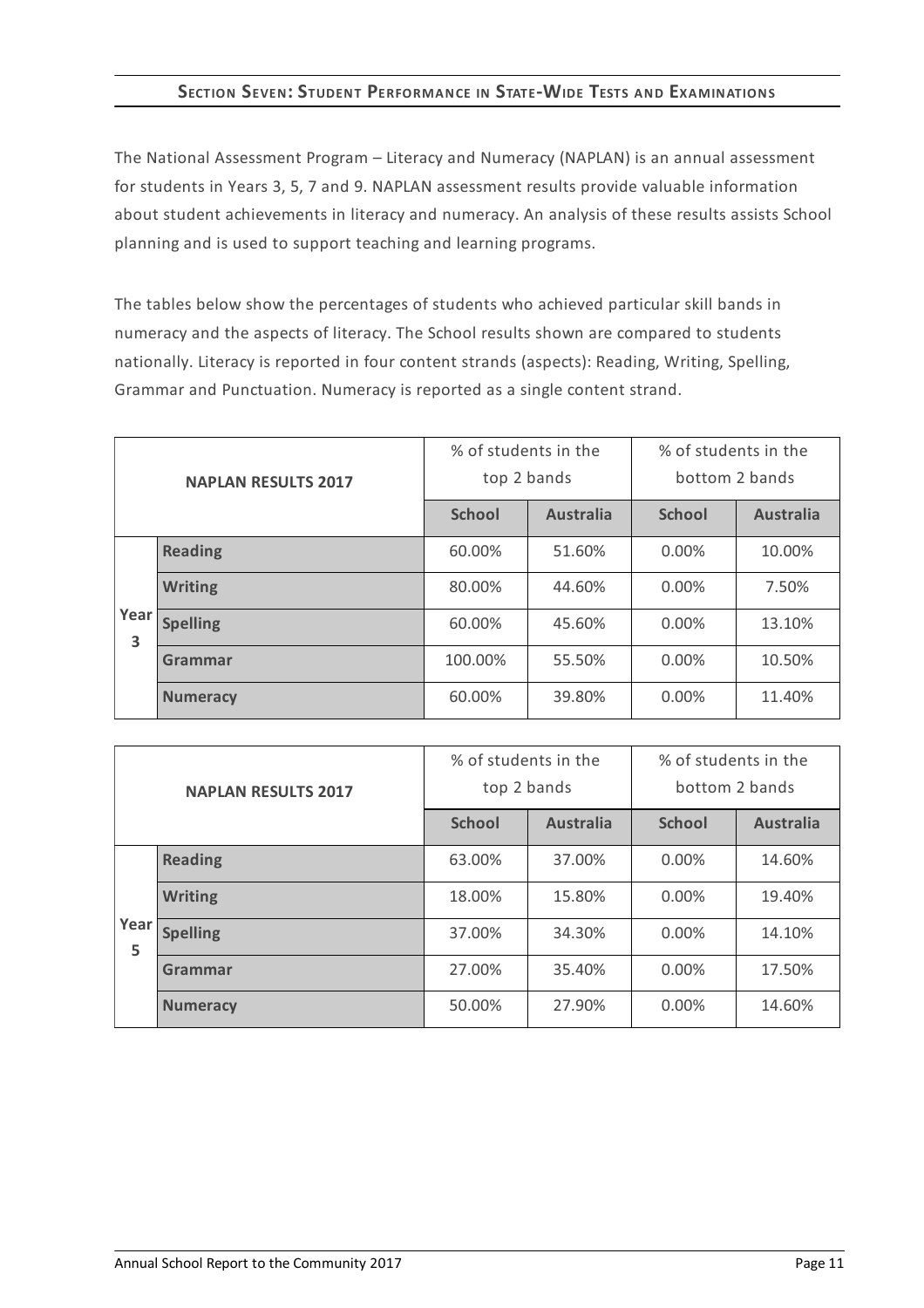### **SECTION EIGHT: PASTORAL CARE AN D WELLBEIN G**

#### **Student Welfare Policy**

No changes were made to this policy in 2017.

The full text of the School's Pastoral Care Policy may be accessed on the School's website or at the administration office.

#### **Discipline Policy**

Corporal punishment is expressly prohibited in this School. The School does not sanction administration of corporal punishment by School persons and non-School persons, including parents, to enforce discipline in the School.

No changes were made to this policy in 2017.

The full text of the School's Student Discipline Policy may be accessed on the School's website or at the administration office.

### **Bullying Prevention and Intervention Policy**

The Catholic Schools Office, Armidale has established a *Student Anti-Bullying Policy* which is implemented by our school and all systemic schools in the Diocese. It provides a framework for school communities to work together to prevent and address issues of student bullying, in order to build respectful relationships that respond effectively and sensitively to the needs of each person. The Catholic Schools Office (CSO) monitors the implementation of this policy. No changes were made to the policy this year.

The full text of the *Anti-Bullying Policy* may be accessed on the School's website, the administration office or at the CSO website.

#### **Complaints and Grievances Resolution Policy**

The Diocese of Armidale has established a *Staff Grievance Policy* which is implemented by our school in the Diocese. Each school also has an individual Grievance Policy and Procedure for dealing with matters at a school level. The rationale for these policies is that within the reality of the schooling experience, it is recognised that, from time to time, misunderstandings and differences of opinion will occur, and that these need to be resolved satisfactorily. Addressing such matters within a framework of dignity, respect and truth can provide powerful opportunities to model the love of Christ in the reality of our contemporary world. The Catholic Schools Office monitors the implementation of these policy. No changes were made to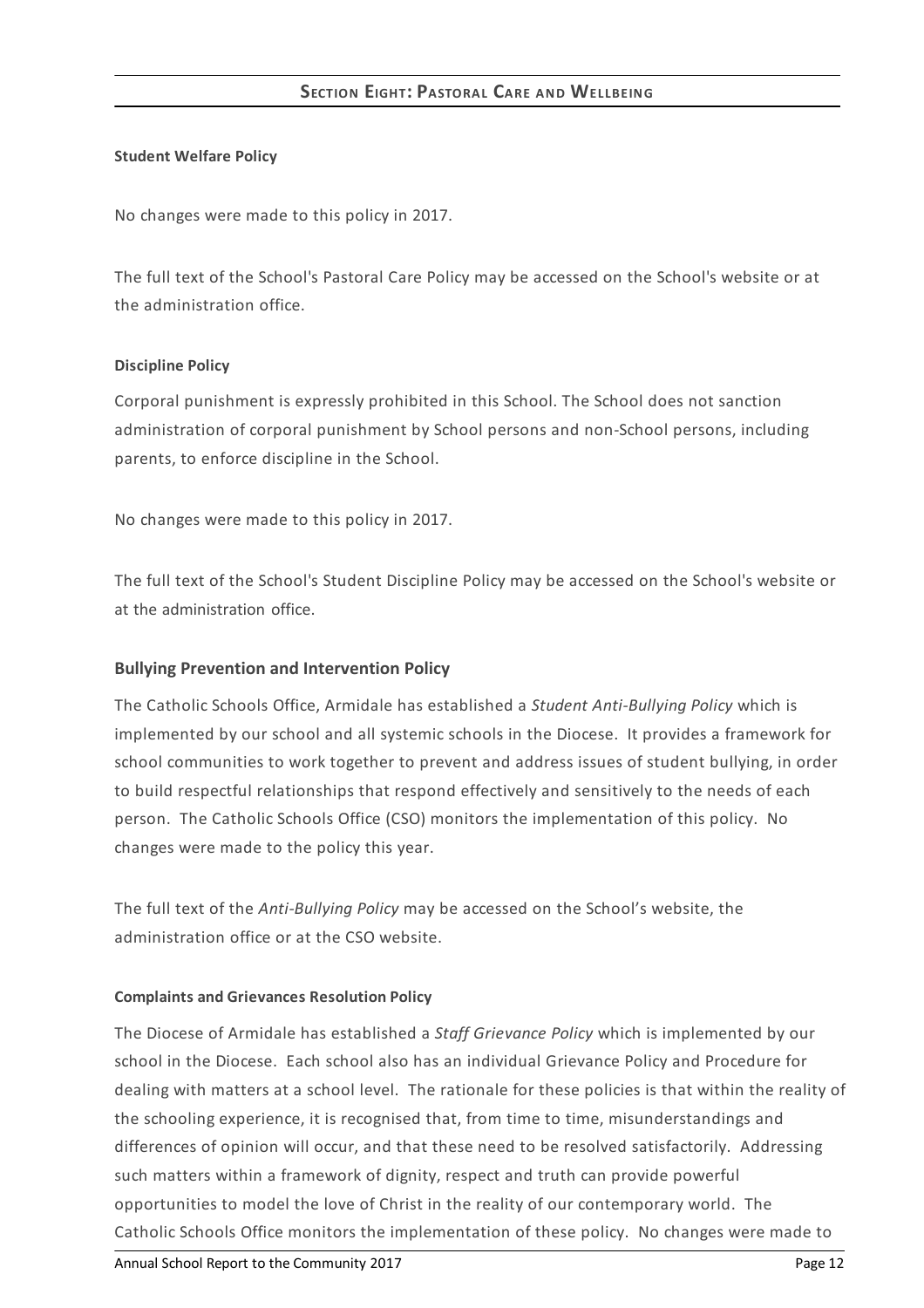the policy this year.

The full text of the individual policies may be accessed on the School's website, the administration office or at the CSO website.

# **Initiatives Promoting Respect and Responsibility**

Student leadership forms a major part of the culture of Respect and Responsibility that makes up the warm and caring climate of our school. St Mary of the Angels actively promotes Core Catholic Principles and Values with respect and responsibility being an important part of school culture. . Our student leaders act as great role models for younger students and accept responsibility for specific tasks around the school. During 2017 the school contributed to society and civic life through participation in ANZAC and Remembrance Days and other community/school initiatives. The values of care and compassion were modelled in fortnightly visits to the local aged care facility and participation in Seniors Week celebrations.

During 2017 senior students from St Mary of the Angels School modelled respect and responsibility by participation in the Meals on Wheels program. Students assisted volunteers to deliver meals to the elderly and sick residents from the local community.

In-school initiatives to promote respect and responsibility included senior students acting as "Buddies" to younger students to assist with the development of social skills and safe eating programs.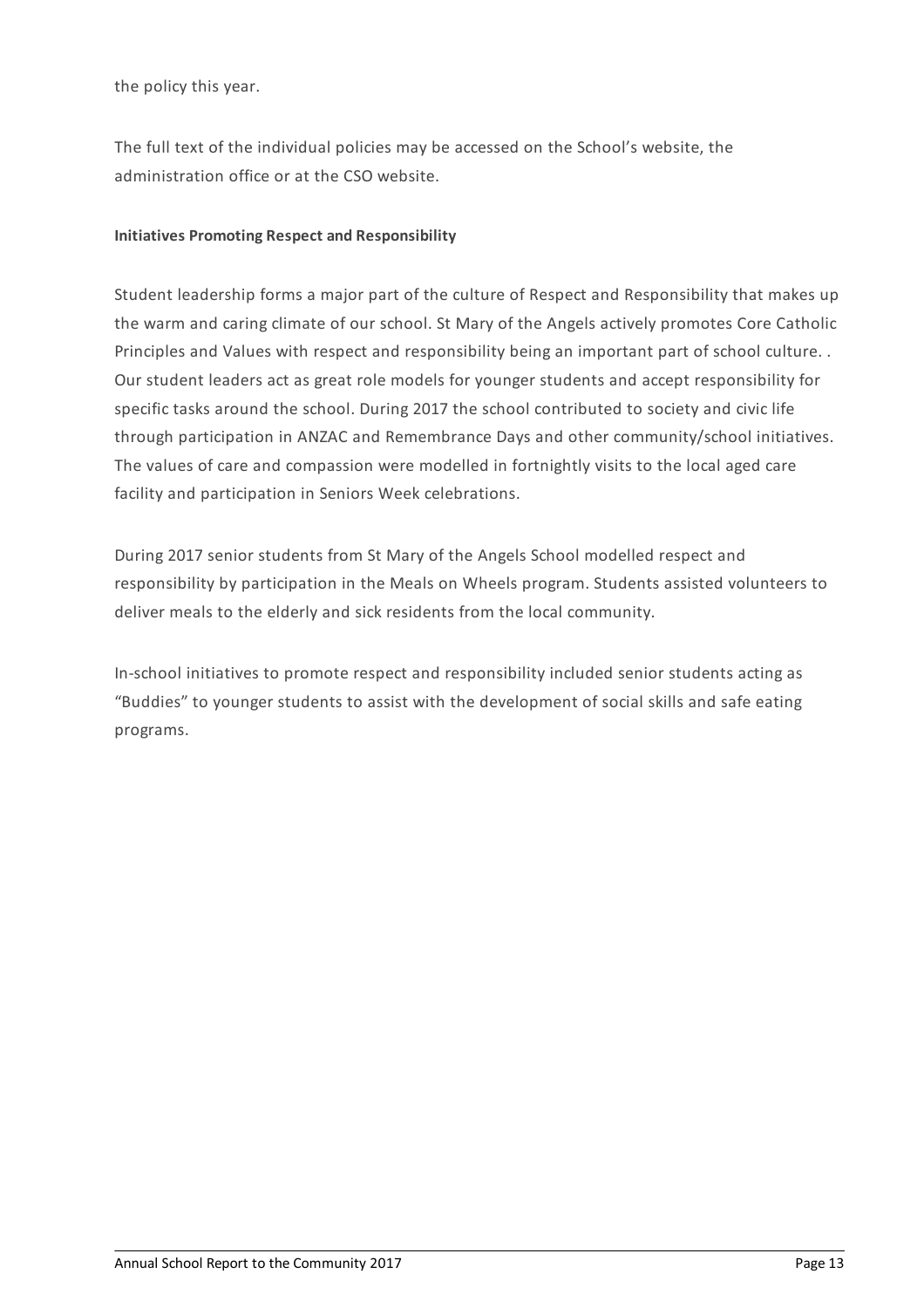# **SECTION NINE:SCHOOL REVIEW AND IMPROVEMENT**

Each year, the School develops an Annual Improvement Plan indicating the intended key improvements for student learning outcomes. The plan is drawn from the School's Strategic Improvement Plan and informed by the Catholic School's Office Annual Improvement Plan. The School engages in an annual evidence-based evaluation of its effectiveness against these external standards in collaboration with the Schools Consultant.

### **Key Improvements Achieved in 2017**

All Year 5 and Year 7 students involved in our Maths Action Learning Initiative displayed appropriate positive growth as reflected in NAPLAN and other school based assessments. 60% of Year 3, 50% of Year 5 and 47% of Year 7 students placed in the top two bands of NAPLAN Numeracy testing. The school has noticed a marked improvement in positive attitude towards mathematics.

The Leader of Pedagogy role has been very successful in supporting whole school practice, promoting a shared vision and accountability that has resulted in positive learning outcomes for all students across the school. This Leader of Pedagogy has led the school to successfully implement initiatives from the Diocesan Collaborative Inquiry Initiative.

Whole school data analysis has helped to target learning and guided differentiation in classroom teaching.

The NESA Teacher Wellbeing Toolkit was used as a basis for building relationships and social capacity amongst staff, students and the wider community.

### **Priority Key Improvements for 2018**

Provide professional learning for staff on Core Catholic Principles and Values (CCPV) focusing on "The Common Good" to assist teachers to explicitly program and teach these principles.

Continued commitment to the Collaborative Inquiry Initiative and embedding the 14 parameters.

Review practices around teaching writing to ensure that spelling, grammar, punctuation and writing are being taught together in context rather than in isolation.

Actively participate as a supplementary school in the State Action Plan for Literacy and Numeracy.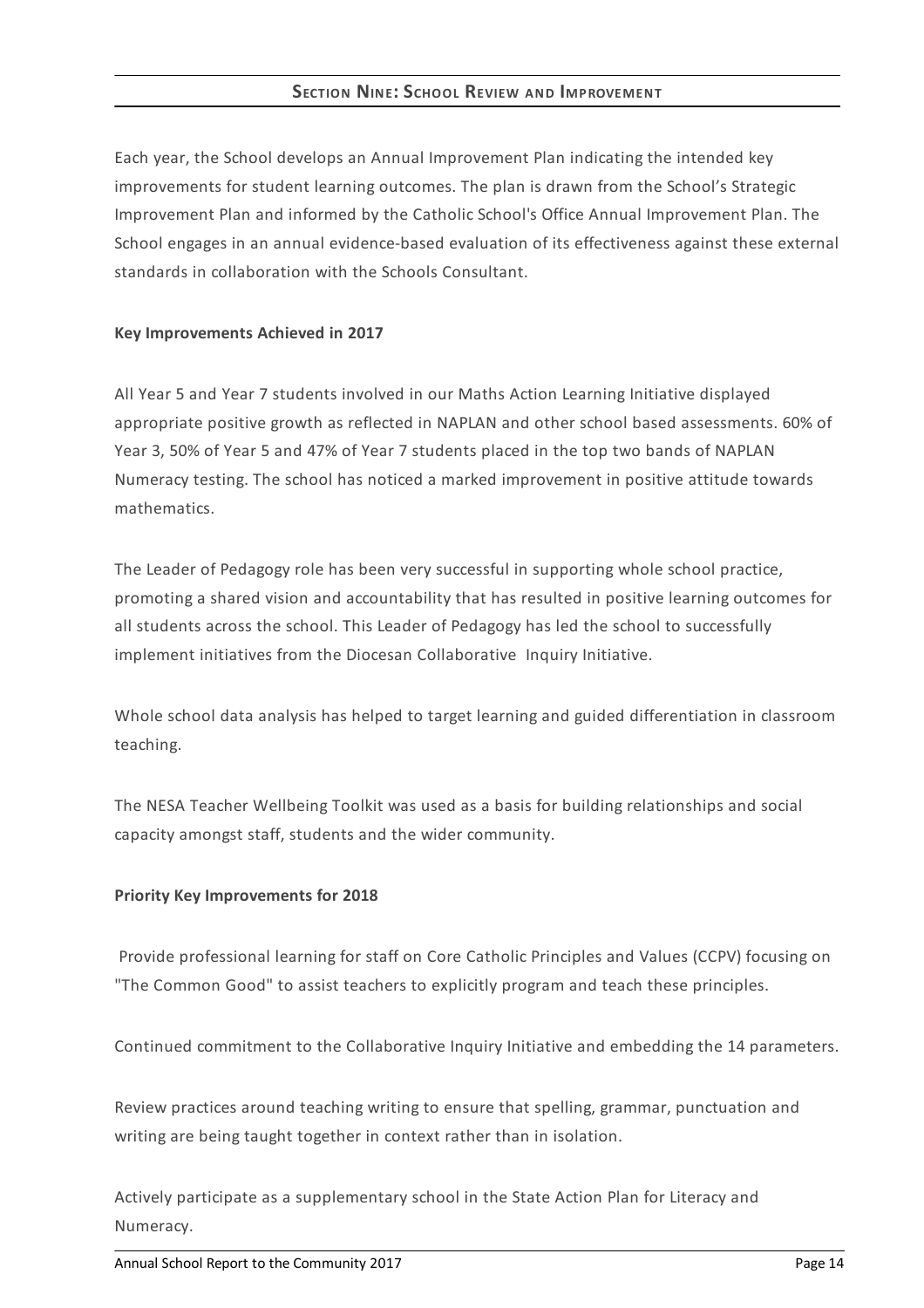Explore the Diocesan Pastoral Care and Wellbeing Framework to build upon positive achievements from 2017. To provide support to alleviate stress factors and anxiety for school stakeholders.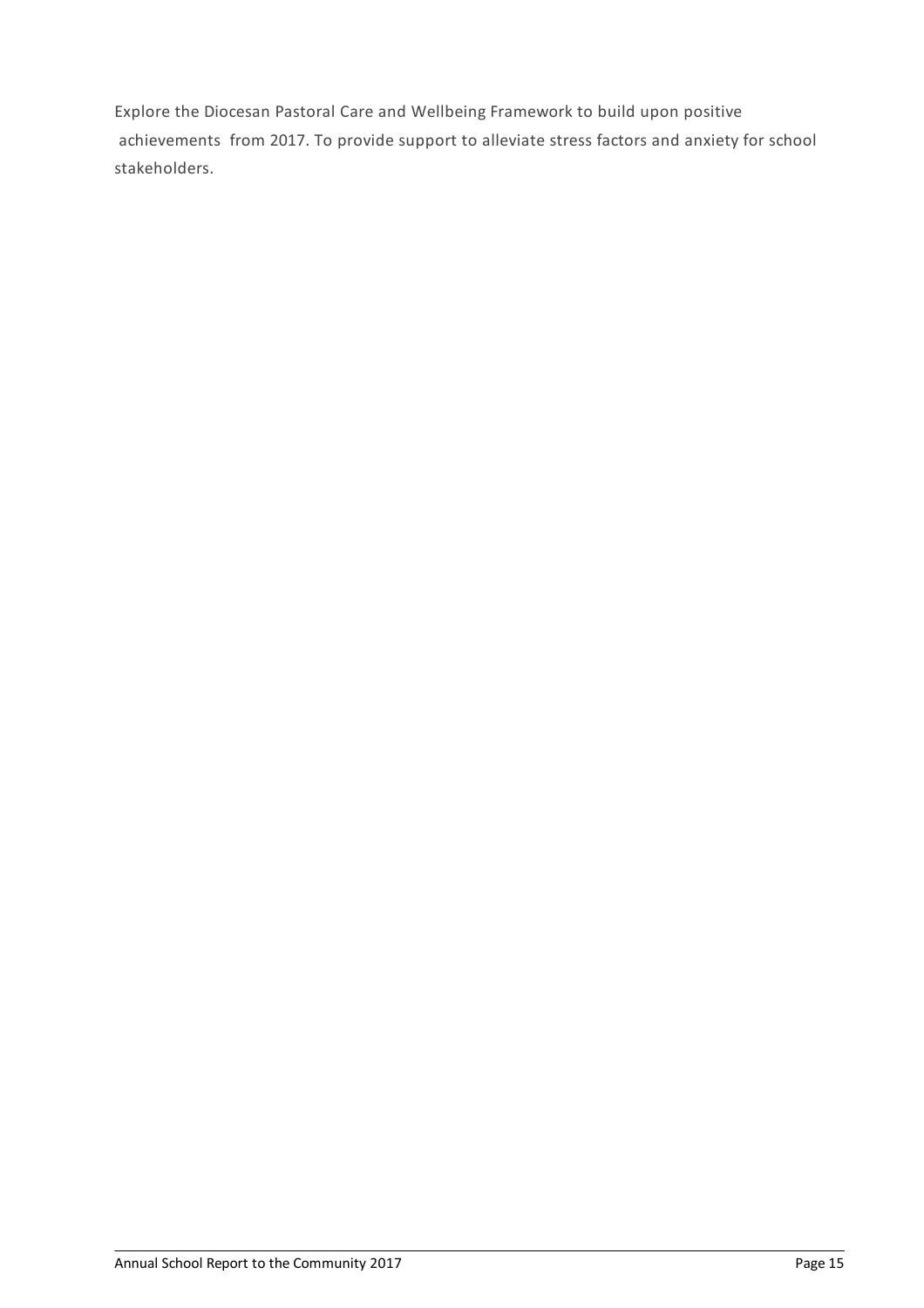# **SECTION TEN: PARENT, STUDENT AND TEACHER SATISFACTION**

The opinions and ideas of parents, students and teachers are valued and sought. Their suggestions are incorporated into planning for and achieving improved outcomes for students. This year, the School has used a variety of processes to gain information about the level of satisfaction with the School from parents, students and teachers.

#### **Parent Satisfaction**

In 2017 St Mary of the Angels conducted an independent survey of all parents. The survey covered a range of questions in the following areas: leadership, resources, general, improvement process, Catholic ethos, teaching and learning. Parents expressed a very high level of satisfaction.

Some areas for consideration for improvement were:

Lack of musical opportunities offered by the school. Hopefully this will be addressed next year with the introduction of a specialist Music teacher.

Changes in teaching staff resulting in disrupted learning for students. This is often an unfortunate concern in rural areas with a lack of suitable applicants for positions advertised. Early advertising of positions will hopefully alleviate this problem in future years.

Some concern was expressed about the nature and amount of homework students received. Consideration of this will be a part of next year's planning

It was interesting that some parents would like to see the use of additional technology whilst others feel that technology is over used in education.

#### **Student Satisfaction**

In 2017 St Mary of the Angels conducted an independent survey of all students in Years 4 and 6. The survey covered a range of questions in the following areas: leadership, resources, general, improvement process, Catholic ethos, teaching and learning. Students surveyed expressed a very high level of satisfaction.

Student responses reflected some very positive thoughts on the relationships between members of the school community. They felt happy and cared for. They were also appreciative of the many and varied opportunities offered within the school curriculum.

Many suggestions for improvement centred on the availability of sporting opportunities and an increase in available sporting equipment.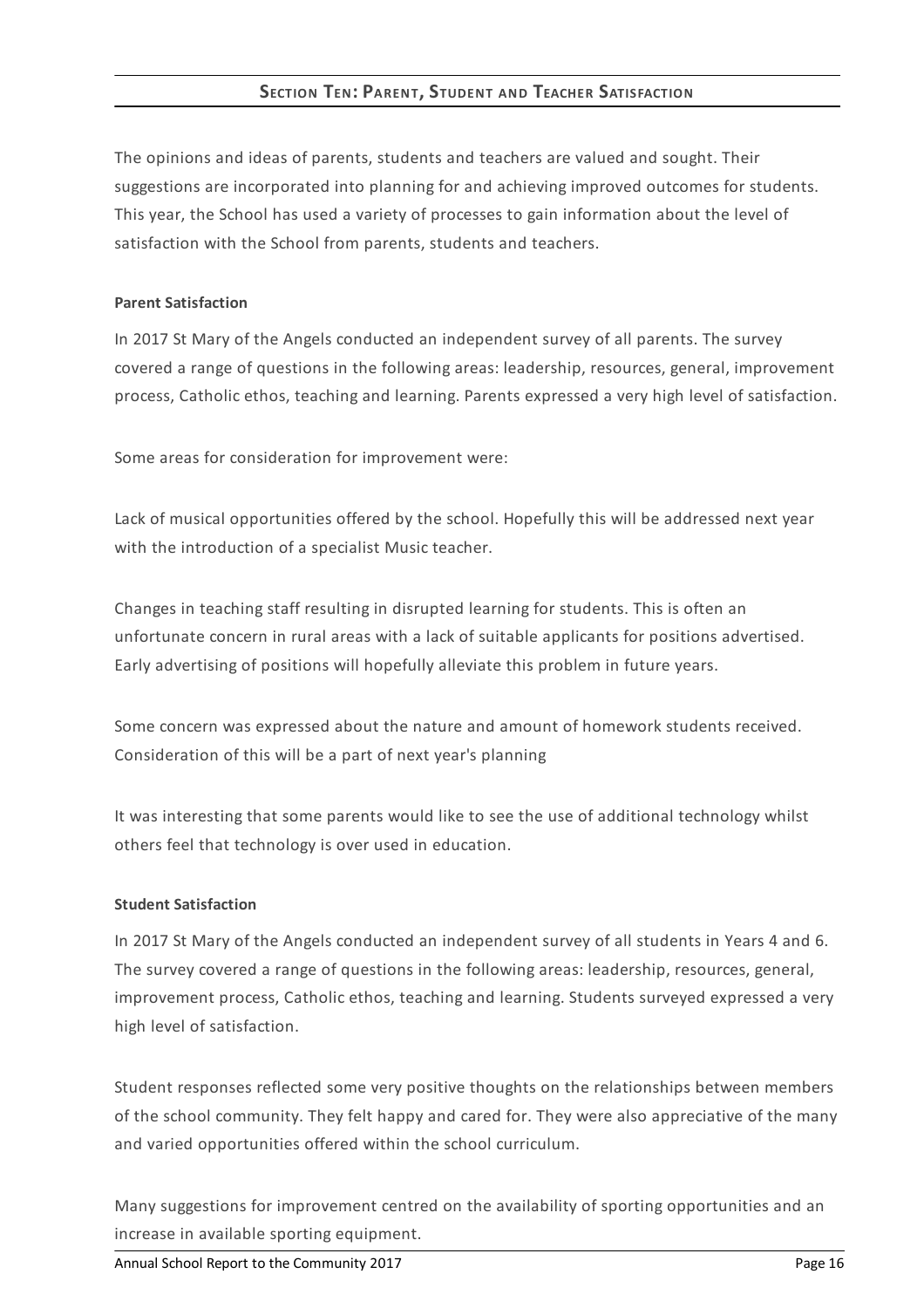## **Teacher Satisfaction**

In 2017 St Mary of the Angels conducted an independent survey of all staff. The survey covered a range of questions in the following areas: leadership, resources, general, improvement process, Catholic ethos, teaching and learning. Staff surveyed expressed a very high level of satisfaction.

The responses from staff indicated a very high level of job satisfaction. There was obviously a shared commitment to the school, other staff members and especially towards the students and their learning.

Some areas pinpointed for consideration included increased opportunities for further Professional Development in personally identified areas and a desire for better assessment techniques and time for data analysis to promote growth in student learning.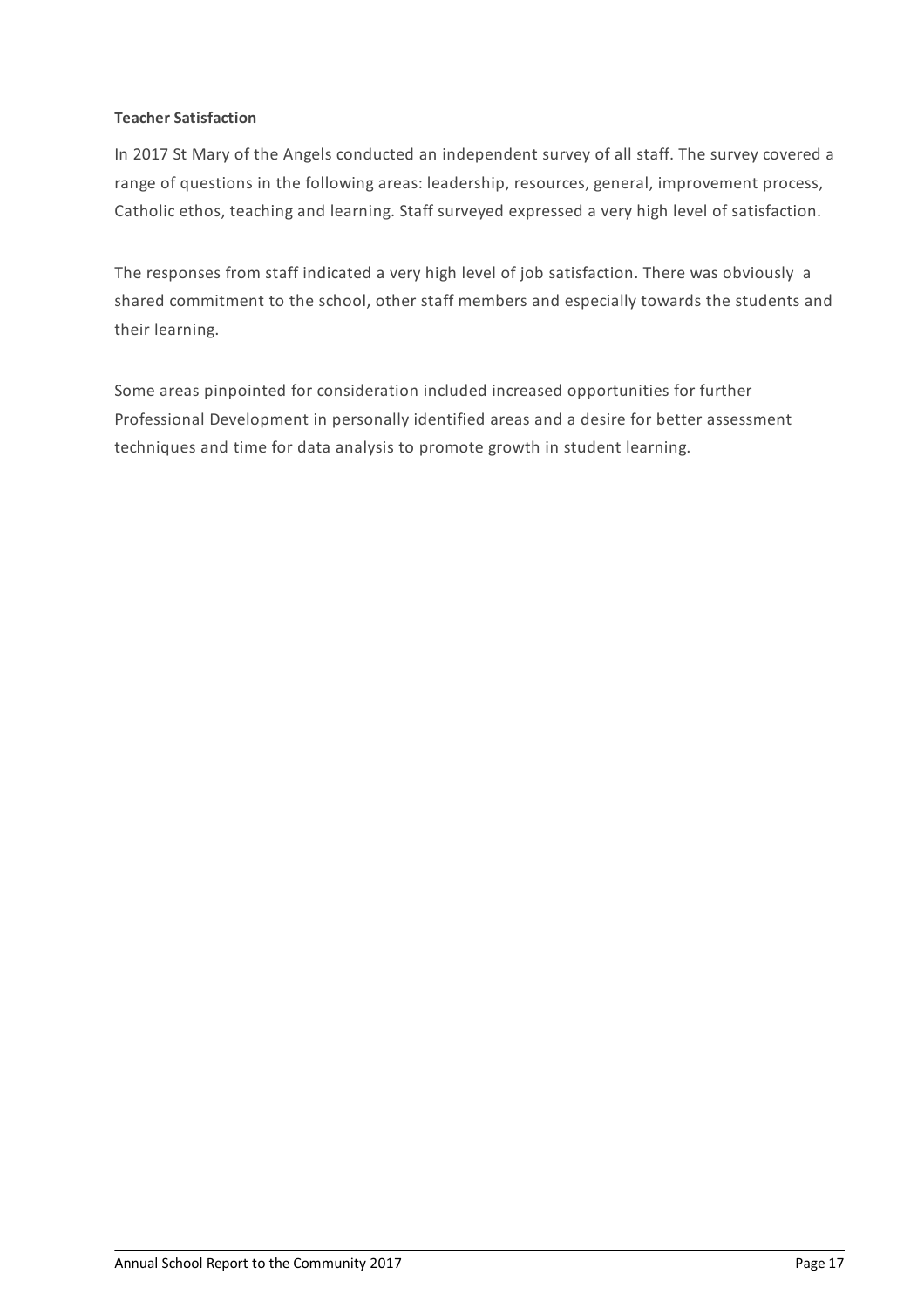## **SECTION ELEVEN:FINANCIAL STATEMENT**



This School Financial Information is based on the detailed information provided to the Commonwealth Government in the Commonwealth Financial Questionnaire. School Financial Information for the 2017 year is detailed below:

| <b>RECURRENT and CAPITAL INCOME</b>        |             |  |
|--------------------------------------------|-------------|--|
| Commonwealth Recurrent Grants <sup>1</sup> | \$847,978   |  |
| Government Capital Grants <sup>2</sup>     | \$0         |  |
| State Recurrent Grants <sup>3</sup>        | \$249,833   |  |
| Fees and Private Income <sup>4</sup>       | \$140,038   |  |
| Other Capital Income <sup>5</sup>          | \$400       |  |
| Total Income                               | \$1,267,966 |  |

| <b>RECURRENT and CAPITAL EXPENDITURE</b>   |             |  |
|--------------------------------------------|-------------|--|
| Capital Expenditure <sup>6</sup>           | \$428       |  |
| Salaries and Related Expenses <sup>7</sup> | \$885,602   |  |
| Non-Salary Expenses <sup>8</sup>           | \$328,787   |  |
| <b>Total Expenditure</b>                   | \$1,214,817 |  |

For the 2017 year the St Mary of the Angels Primary received \$29,717 as Interest Subsidy. Our school community is appreciative of the support it received from the NSW State Government under the Interest Subsidy Scheme

### **Notes**